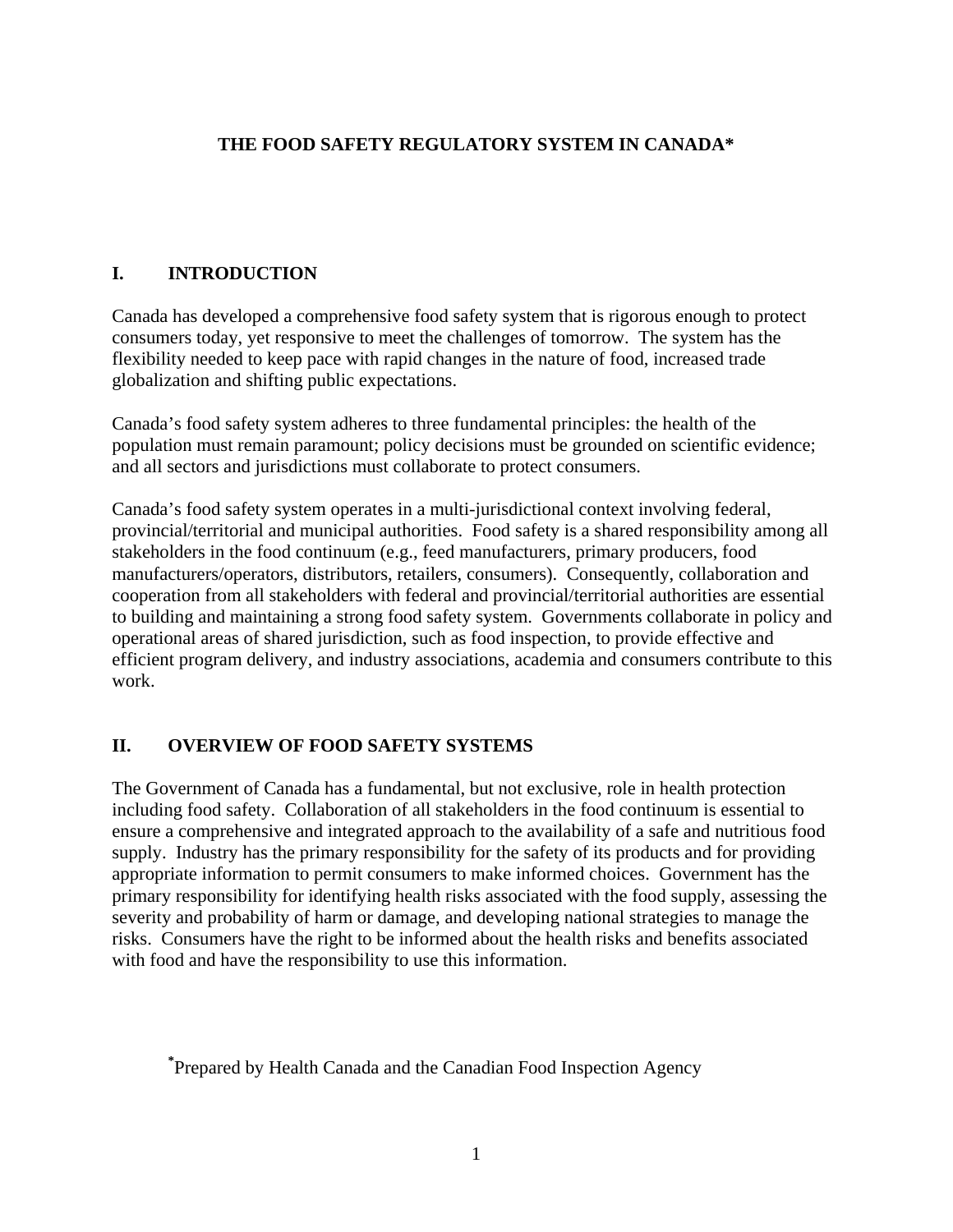## **Legal Framework**

The main federal legislation covering food safety is the *Food and Drugs Act*. This *Act* prohibits the manufacture or sale of all dangerous or adulterated food products anywhere in Canada. The *Act*, which derives its authority from criminal law, is supplemented by regulations designed to ensure the safety and nutritional quality of foods. Other federal trade and commerce legislation may reference the *Act* and stipulate additional requirements. Examples include the *Canada Agricultural Products Act, Meat Inspection Act, Fish Inspection Act, Seeds Act, Fertilizer Act*  and *Feeds Act*. Also contributing to the regulatory framework is the *Pest Control Products Act.* As it is understood that animal diseases have the potential to impact the safety of food and products originating from farm animals, the *Health of Animals Act*, administered by the Canadian Food Inspection Agency (CFIA), is also an important piece of legislation to provide further assurance of the safety of the food supply.

Health Canada (HC) is developing a proposal to renew the federal health protection legislation. A new health protection legislation would replace a number of *Acts* aimed at addressing risks to health, including the *Food and Drugs Act*. As HC and the CFIA have shared responsibilities regarding food safety, they are particularly interested in the development of specific provisions. One in particular is the concept of a general safety requirement, which would achieve two important objectives: to better define the responsibilities of the manufacturer (including importer) of a product and the other players in the chain of supply; and to ensure that the food control system has the legal authority to consistently and effectively address risks to health throughout the life-cycle of the product.

HC is responsible for administering the food safety provisions of the *Food and Drugs Act and Regulations*. The CFIA is responsible for enforcing the *Act and Regulations* and for the administration and enforcement of the federal trade and commerce legislation regarding food safety and quality. In an effort to streamline enforcement legislation currently found in a variety of commodity statutes, the CFIA has tabled before Parliament the new *Canadian Food Inspection Agency Enforcement Act* that would provide statutory authority respecting the inspection powers of the CFIA and the enforcement of *Acts* under its responsibility.

Provinces and territories enact legislation governing foods produced and sold within their own jurisdictions. These laws are complementary to federal statutes. There is also legislation to govern animal husbandry, agricultural practices and the licensing of meat and dairy establishments selling their products intra-provincially. The inspection programs of the provinces and territories apply to food-processing and food-service establishments, food retail, hospitals, nursing homes, community kitchens and food-banks within each province. Provincial and territorial legislation also authorizes municipalities to enact bylaws affecting food inspection.

Because legislative power in Canada may not be delegated from one level of government to another, governments collaborate in areas of shared jurisdiction, such as food inspection, and establish partnerships to ensure effective and efficient program delivery.

### **Institutional Structure**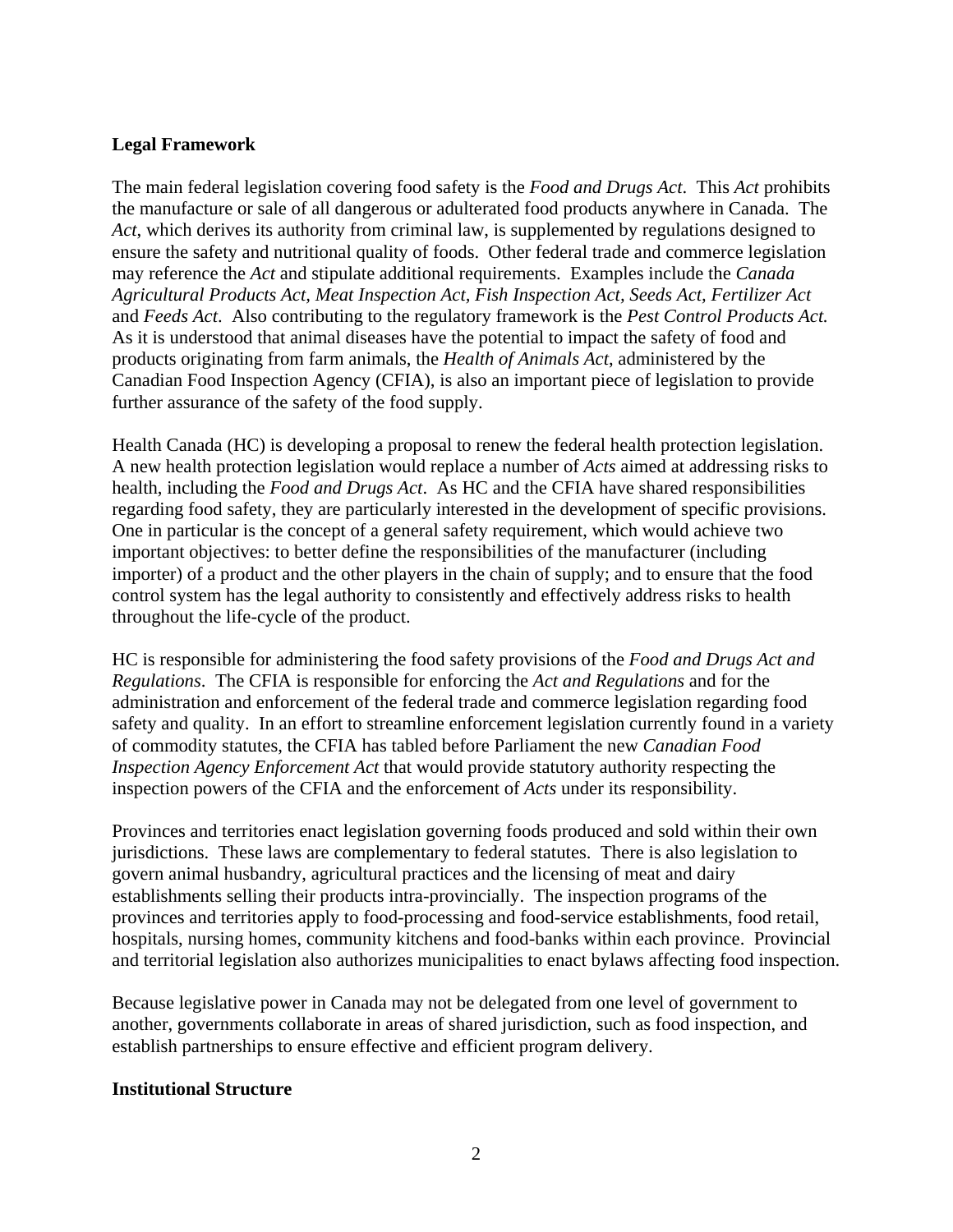The federal regulatory agencies with responsibility for food are HC and the CFIA. In addition, the Public Health Agency of Canada (PHAC) and Agriculture and Agri-Food Canada (AAFC) play an important support role.

HC sets standards and policies governing the safety and nutritional quality of all food sold in Canada. Specifically, HC engages in research, risk assessment, pre-market review and evaluation of all issues related to food safety and nutrition, and regulation and registration of pest control products and veterinary drugs. To ensure the federal system is one with checks and balances, HC has responsibility for assessing the effectiveness of the CFIA's food safety activities.

The CFIA is responsible for enforcing those policies and standards set by HC, as well as all federally mandated food inspection, compliance and quarantine services. The CFIA designs, develops and manages inspection related programs and service standards, including supplying laboratory support. It also negotiates partnerships with other levels of government, as well as industry and trading partners, with respect to inspection and compliance programs, and supplies laboratory support for inspection, compliance and quarantine activities.

The PHAC is responsible for surveillance of food-borne, water-borne and enteric human illnesses and provides comprehensive expertise and support for epidemiological and microbiological investigations. These surveillance activities provide a system for early detection and warning, and a basis for evaluating food safety control strategies.

The mandate of AAFC is to provide information, research and technology, and policies and programs to achieve security of the food system, health of the environment and innovation for growth. Many CFIA programs are based on policies developed with AAFC. AAFC works with the agriculture industry to develop capacity, tools and practices through various incentives and programs towards furthering food safety objectives.

Complementary provincial/territorial legislation governs food produced and sold within their jurisdictions, including for food-safety surveillance, investigations and compliance. Often, the provinces and territories are the first to be notified of potential food-borne illnesses, and thus play an integral role in the food safety system. The success of the system depends on close working relationships among federal, provincial and territorial authorities, industry and consumers.

## **Operational Linkages**

HC and the CFIA have established a Memorandum of Understanding (MOU) that outlines their respective roles and responsibilities and establishes principles and mechanisms for an effective working relationship. A "Roles and Responsibilities Framework" details the HC/CFIA responsibilities for each program element of the federal food safety and inspection system. Collaborative mechanisms have been established between HC and the CFIA through the HC/CFIA Joint Food Safety and Nutrition Committee, which provides overall guidance and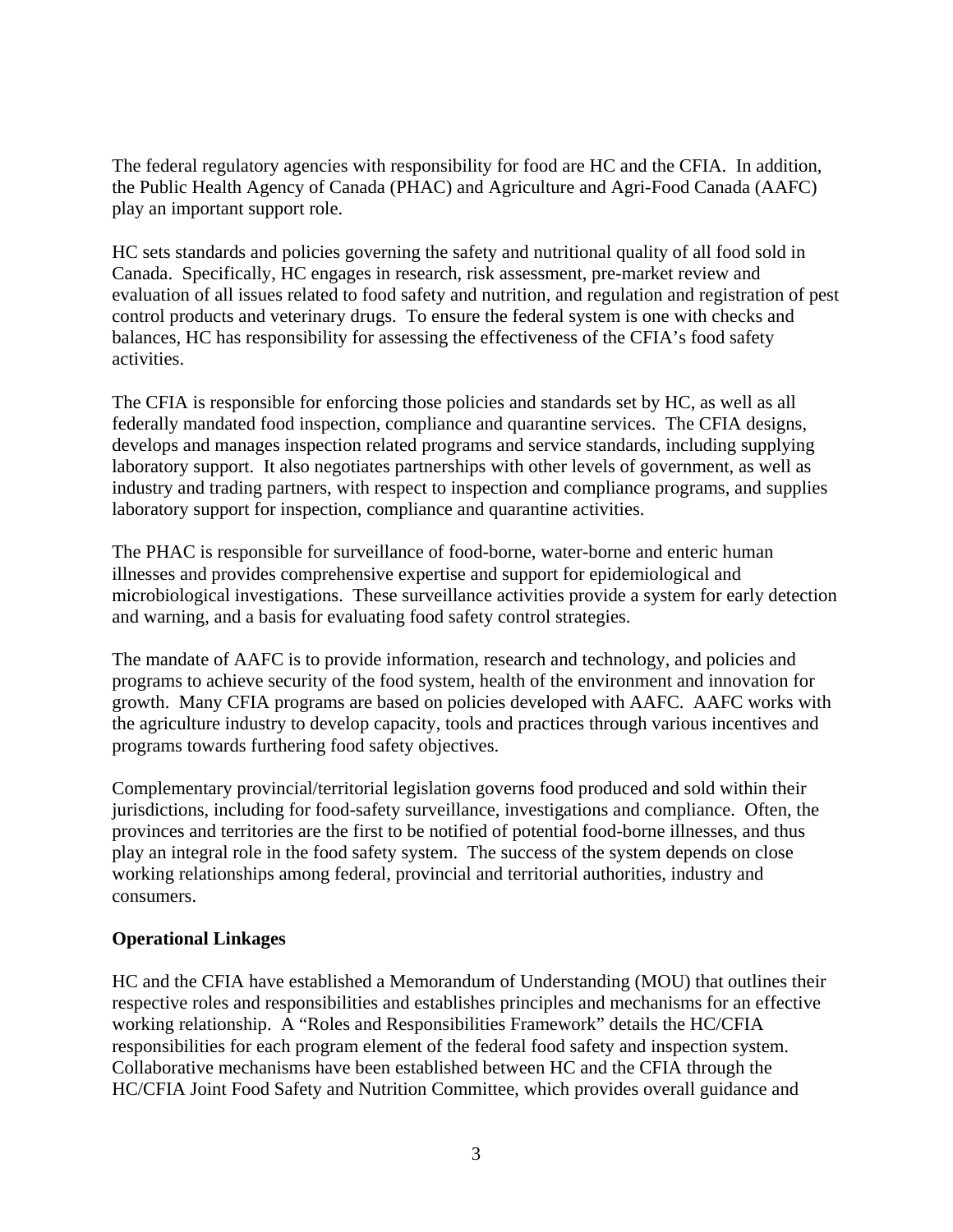leadership on policies and strategic directions to the federal food safety and nutrition regulatory system. The Committee is at the senior management level, and is complemented by on-going cooperation and collaboration at all levels. The CFIA has also established MOUs with provincial and territorial counterparts on shared responsibilities, such as inspection activities and food-borne illness investigations.

## **Risk Analysis Process**

The risk analysis process consists of three components: risk assessment; risk management; and risk communication and is the foundation upon which Canada's food safety policies are based. HC's Decision-Making Framework and the CFIA's Risk Analysis Framework provide a structured, systematic approach to identifying, assessing and managing health risks, and emphasize stakeholder consultation and communication. They are compatible and consistent with approaches developed at the international level by the Codex Alimentarius Commission and with the guidance on food safety risk analysis provided by FAO/WHO.

The risk assessment process includes a rigorous and objective assessment of all available information, including scientific research that is reproducible, the identification and fair weighting of scientific uncertainty and the review of recent advances in knowledge. It is a key part of the decision-making process as it provides an estimate of the level of risk and helps identify possible options for risk management.

Risk management is the process of making and implementing decisions designed to mitigate risks identified by the risk assessment process. The Government of Canada accomplishes this through the establishment and enforcement of legislative and regulatory requirements or the application of non-regulatory options such as guidelines, advice and education, and promotion of voluntary compliance by industry. The risk management process considers socio-economic factors such as consumer concerns and demographics. In addition, it recognizes the need to participate in a global marketplace and collaborate on efforts to harmonize approaches internationally.

The application of precaution is an intrinsic part of Canada's risk analysis process as there are circumstances where the scientific evidence available to risk assessors is incomplete or insufficient, which results in scientific uncertainty in the outcomes of the risk assessment. Uncertainties in scientific data are carefully considered in assessing the level of risk to which the public may be exposed and in selecting an appropriate risk management strategy where there is credible evidence that serious or irreversible adverse effects on human health may occur. As the concept of precaution is also applicable to risks other than food safety, the Government of Canada established *A Framework for the Application of Precaution in Science-Based Decision-Making About Risk*. This framework provides guiding principles for the application of precaution to science-based decision-making for the protection of health and safety and the environment and the conservation of natural resources.

Risk communication is an inherent element of Canada's risk analysis procedure. Canada recognizes that the exchange of information is a key element in successfully mitigating health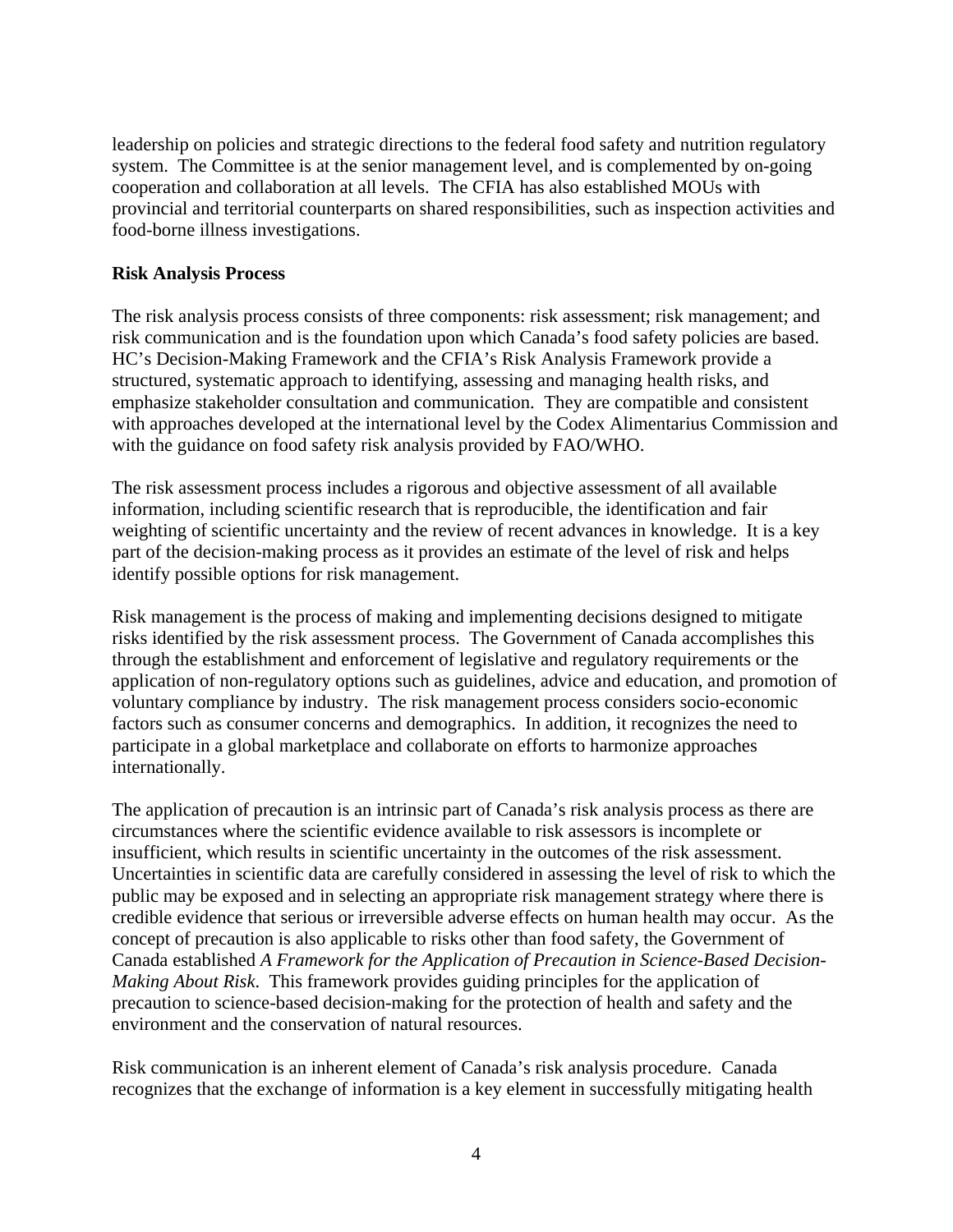risks and that risk communication is a two-way process.

### **Consultation**

Consultation is an integral part of policy development in Canada, including the development of food safety policies and regulations. Mechanisms have been established to provide opportunities, not only for the exchange of information but, where possible, for participation in the decision-making process. Various forms of consultation and communication are employed on issues related to food safety, including direct mailing, multimedia and stakeholder meetings. Similar consultations are conducted with Canada's major trading partners to assess the international impacts of such policies and standards and to work towards international harmonization. Canada notifies its trading partners of regulatory changes through the WTO notification system. Publication in the *Canada Gazette* remains the official government mechanism for notification of proposed regulatory change.

### **Enforcement and Compliance**

A key role of the CFIA in the Canadian food inspection system is to manage risks to human health through its compliance and enforcement activities. Once an appropriate risk management approach is selected, the CFIA works with partners/stakeholders to implement it in an effective manner. The CFIA verifies industry compliance with regulations through activities such as establishment inspections, product testing and food safety investigations. The CFIA has in place emergency response procedures aimed at protecting consumers from food involved in accidental or intentional events. It can act rapidly and effectively in response to emergencies impacting food safety, such as recalling unsafe food from the marketplace.

The CFIA has a network of 21 laboratories providing routine analytical services, research, methods development, accreditation and scientific advice in support of food safety, animal health and plant protection. The CFIA's diagnostic capabilities and scientific expertise also contribute to the federal government's efforts to strengthen Canada's preparedness for, and response to, potential terrorist threats.

The implementation of Hazard Analysis Critical Control Point (HACCP) systems by industry along the food continuum, where industry has primary responsibility for monitoring its products and processes, is strongly promoted. The implementation of HACCP systems allows the increasing use of audit approaches by the CFIA. Audits are based on risk and supported by strong government compliance and enforcement tools. The degree of ongoing government oversight and intervention depends on each company's history of compliance and the risk associated with its products. AAFC, through the Canadian Food Safety and Quality Program, encourages the development by industry of HACCP-based food safety systems.

The CFIA provides training programs across Canada to ensure key technical competencies for CFIA employees. Priorities are aligned with the key priorities of CFIA programs. As a result, inspectors across the country receive the same training, resulting in consistency of application. **Food-borne Disease Surveillance and Related Systems**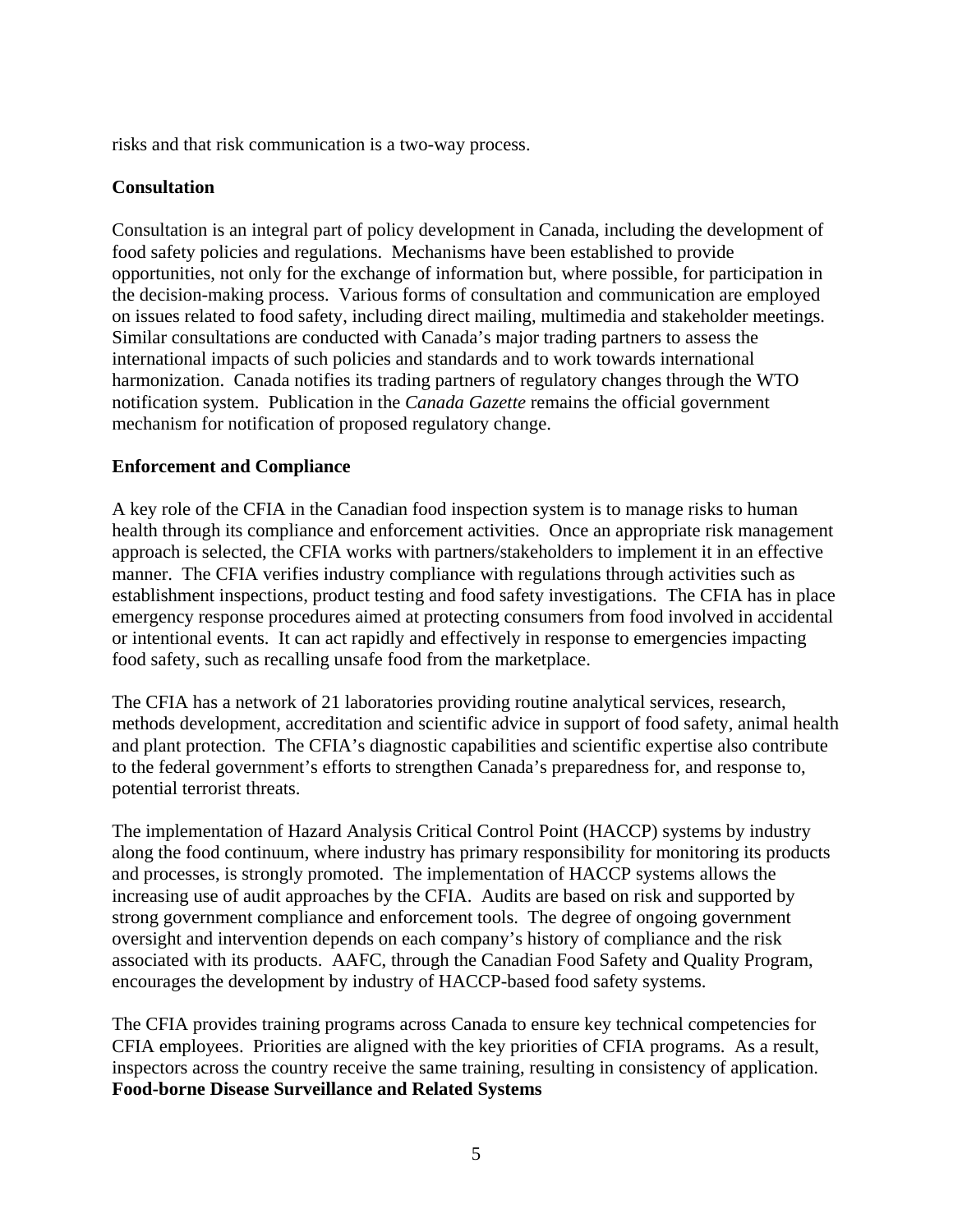Regulatory bodies responsible for human health and food safety are responding to foodborne illness outbreaks that cross jurisdictional boundaries through the development of enhanced foodborne illness surveillance networks, and through collaboration in multi-jurisdictional outbreak investigations.

*Enteric, Food and Waterborne Disease Outbreak Surveillance* is a system to provide national data on enteric, food and waterborne outbreaks; to identify risk factors associated with enteric, food and waterborne diseases; to contribute to fact-based development of disease prevention and control programs; and to contribute to studies on the burden of disease and to international surveillance of enteric, food and waterborne diseases. Data may also be used to identify highrisk contaminated food and water products.

The *Canadian Integrated Outbreak Surveillance Centre* (CIOSC) Enteric Alerts is an effective surveillance communication tool, established to improve surveillance and identification of multijurisdictional outbreaks, including enteric outbreaks. It is a secure web-based application used for posting alerts concerning confirmed or suspected enteric outbreaks under investigation and allows for public health authorities to read the alerts and make contact with those responsible for the investigation. The ability of CIOSC to share information in real-time across Canada and among multiple public health jurisdictional authorities, demonstrates the concept of a national surveillance resource.

### **Partnerships and Support Systems**

All stakeholders in the food continuum share specific responsibilities for food safety and their collaboration is essential to ensure a comprehensive and integrated approach to the availability of a safe and nutritious food supply. Collaboration and co-operation among governments, industry and consumers is a key element in strengthening the Canadian food safety system.

Collaboration among the different levels of government is facilitated by the creation of the new *Federal/Provincial/ Territorial Food Safety Committee* which provides a balanced health and agriculture perspective to manage national food safety issues along the food continuum. The key objective of this committee is to provide federal/provincial/territorial government leadership to strengthen Canada's food safety system by coordinating the development of national food safety policy options and implementing initiatives to achieve national food safety goals and priorities . Priorities for this committee will be identified through the current development of a proposed national strategy for safe food.

One example of a partnership among federal, provincial and territorial governments is the *Foodborne Illness Outbreak Response Protocol*. The *Protocol* details an integrated approach in response to national food-borne illness outbreaks, and regional outbreaks causing high levels of severe morbidity or mortality. At the federal level, the PHAC, HC and the CFIA have legal responsibilities for responding to foodborne illness related events. The *Protocol* ensures that all responsible agencies are notified promptly and work collaboratively to mitigate and contain risks.